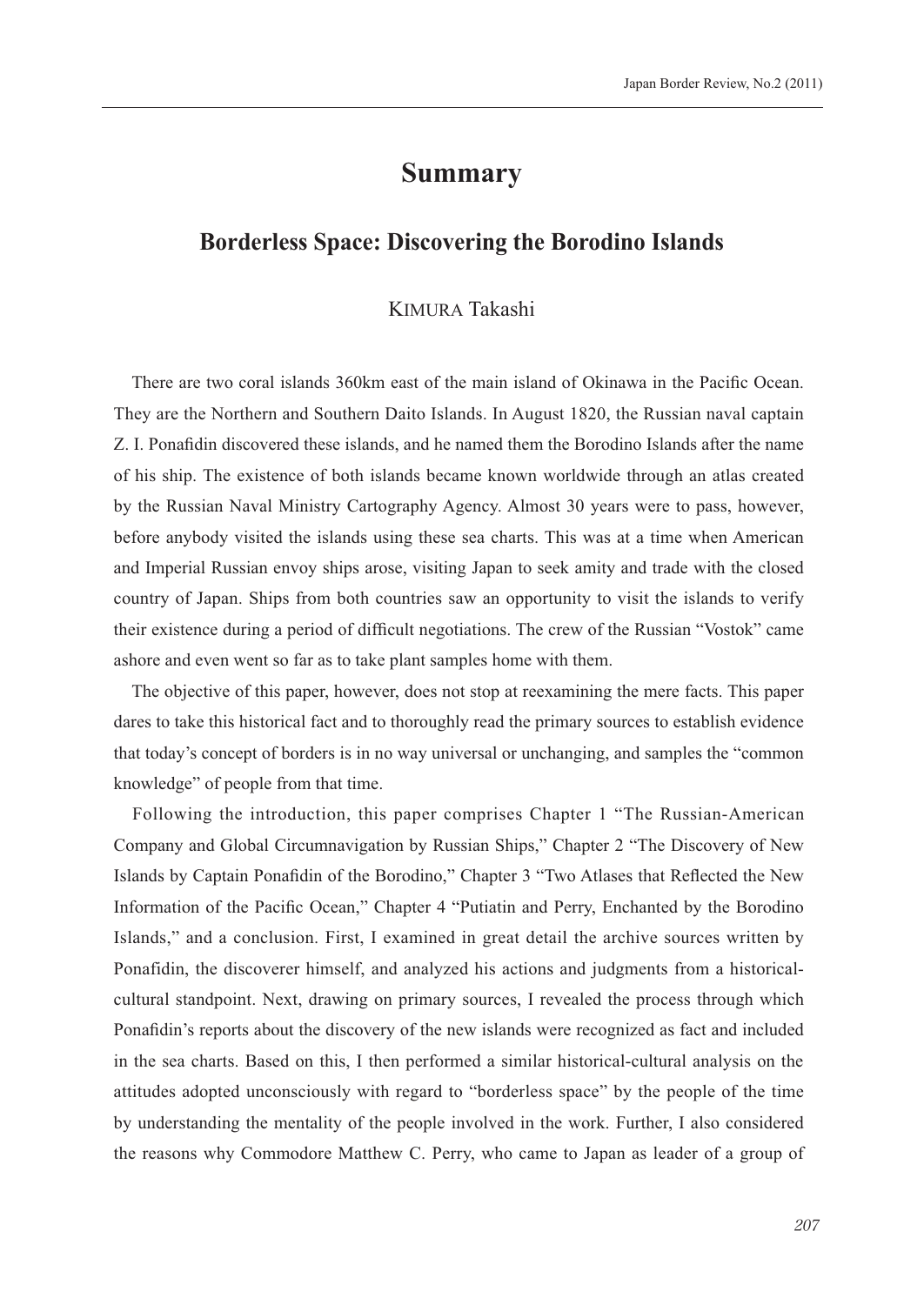American envoys, and Russian plenipotentiary Evfimii V. Putiatin, who signed the Treaty of Commerce, Navigation and Delimitation between Japan and Russia (the Treaty of Shimoda) and noteworthily drew the first Russo-Japanese border, both expressed uncommon interest in the Borodino Islands, and took the specific actions of surveying and landing despite the difficulties. The paper concludes by pointing out that a "period of sickness" came in which various struggles were repeated due to the start of the common modern concept of "borders" between Japan and Russia.

## **Shumushu Island in August 1945**

### **ITANI Hiroshi**

Shumushu Island is the northernmost island of the Kuril Islands (Chishima in Japanese), and was therefore the former border between Russia and Japan (1875-1945). However, in the early hours of 18 August 1945, the Soviet Army suddenly carried out an assault there, resulting in a grave battle between Soviet troops and the 91st Division of the Imperial Japanese Army. As a result, more than 1,500 soldiers had died, and furthermore, most of the surviving soldiers were detained in Siberia after the battle.

Based on original documents in both Japanese and Russian, this paper mainly describes the sequence of events that led to the outbreak of this battle and the eventual ceasefire.

The assault operation of the Soviet Army was planned and executed in order to take advantage of the defeat (surrender) of Japan using only current military strength of the Kamchatka Defense Troops (about 9,000 soldiers). The aim of the operation was to seize three of the Northern Kuril Islands. The Soviet troops decided to assault Shumushu Island first, not considering the possibility of taking possession without bloodshed.

During the daytime of 17 August, the Japanese troops of the 91st Division were intending not to put up resistance. But, just before the beginning of the Soviet attack, the headquarters of the 91st Division changed plans and ordered a counterattack. It was possible that Kiichiro Higuchi, the commander of the 5th Area Army, which controlled the northern areas of Japan, changed the order.

As they believed Japan and the Allied powers had already agreed a ceasefire by the time, the Japanese Army of the Northern Kuril Islands was ordered to cease hostilities at 16:00 on 18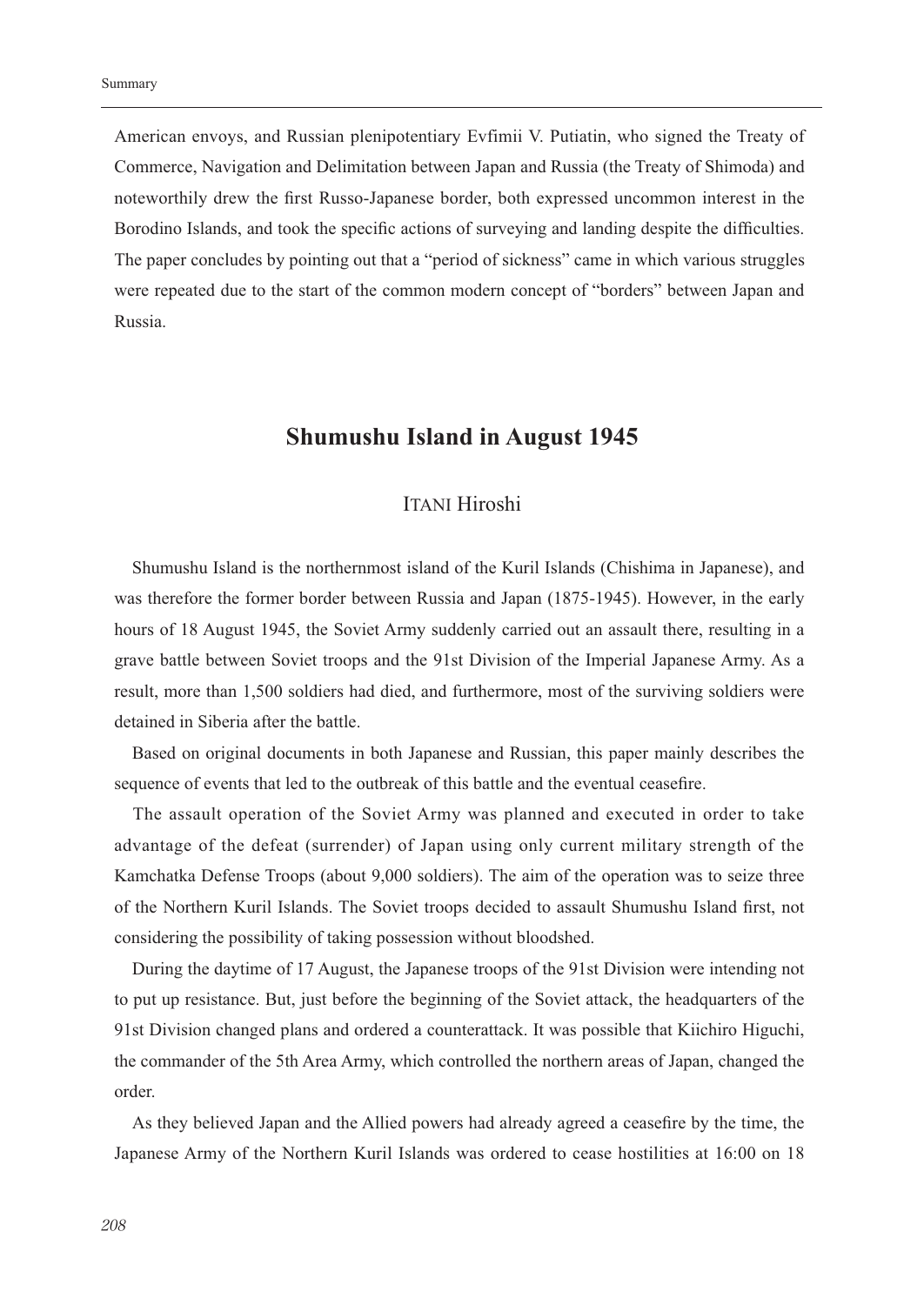August. However, the Imperial headquarters of Japan had decided on this time unilaterally.

The 91st Division fought off the Soviet attack until 16:00, and stopped fighting once the time limit was exceeded. However, the Soviet troops had no knowledge of this. Therefore, they continued the landing operation after the Japanese time limit and succeeded to take possession of two of the most important highlands on the island. It could be argued that the time limit imposed by the Imperial Headquarters of Japan was the main reason for the defeat of the 91st Division.

On the evening of 19 August, the first meeting for a ceasefire was held. Although the Japanese representatives agreed to the surrender that the Soviet troops instituted, Fusaki Tsutsumi, the commander of the 91st Division, rejected the surrender agreement after the meeting. His refusal of the surrender was directed by the headquarters of the 5th Area Army. The area army believed that the Soviet's "thoughtless" and "illegal" attack was the result of an arbitrary decision by Kamchatka's troops, and tried to have the attack halted through the order of Marshal Vasilevskii, the commander of the Far Eastern Soviet Army.

On 19 August, Marshal Vasilevskii met the chief of staff of the Kwantung Army in Manchuria to discuss a ceasefire and offered an expression of regret about the war situation in the Kuril Islands (and Sakhalin). The Kwantung Army communicated Vasilevskii's "heartaches" about the ceasefire to the 5th Area Army. But, the area army's staff misunderstood the meaning of his "heartaches." They believed that he was also anxious about the illegal nature of the attacks by the Kamchatka and Sakhalin troops. As a result, the ceasefire between the Soviet Union and Japan was delayed until the 5th Army cleared up their own misunderstandings.

Historical accounts of the war in the Russian language report that the Kamchatka troops attacked again on 20 August and defeated the Japanese troops. However, there is no evidence in Japanese historical accounts that a full scale attack occurred. In fact, the battle came to an end on 18 August.

This paper highlights the area army's participation in Japanese counterattacks and the delay of the ceasefire agreements. Also it points out that (official) Japanese historical accounts of the war concealed such participation entirely. The author supposes that the reason for the concealment was to defend Commander Higuchi from being designated a war criminal by the Soviet Union.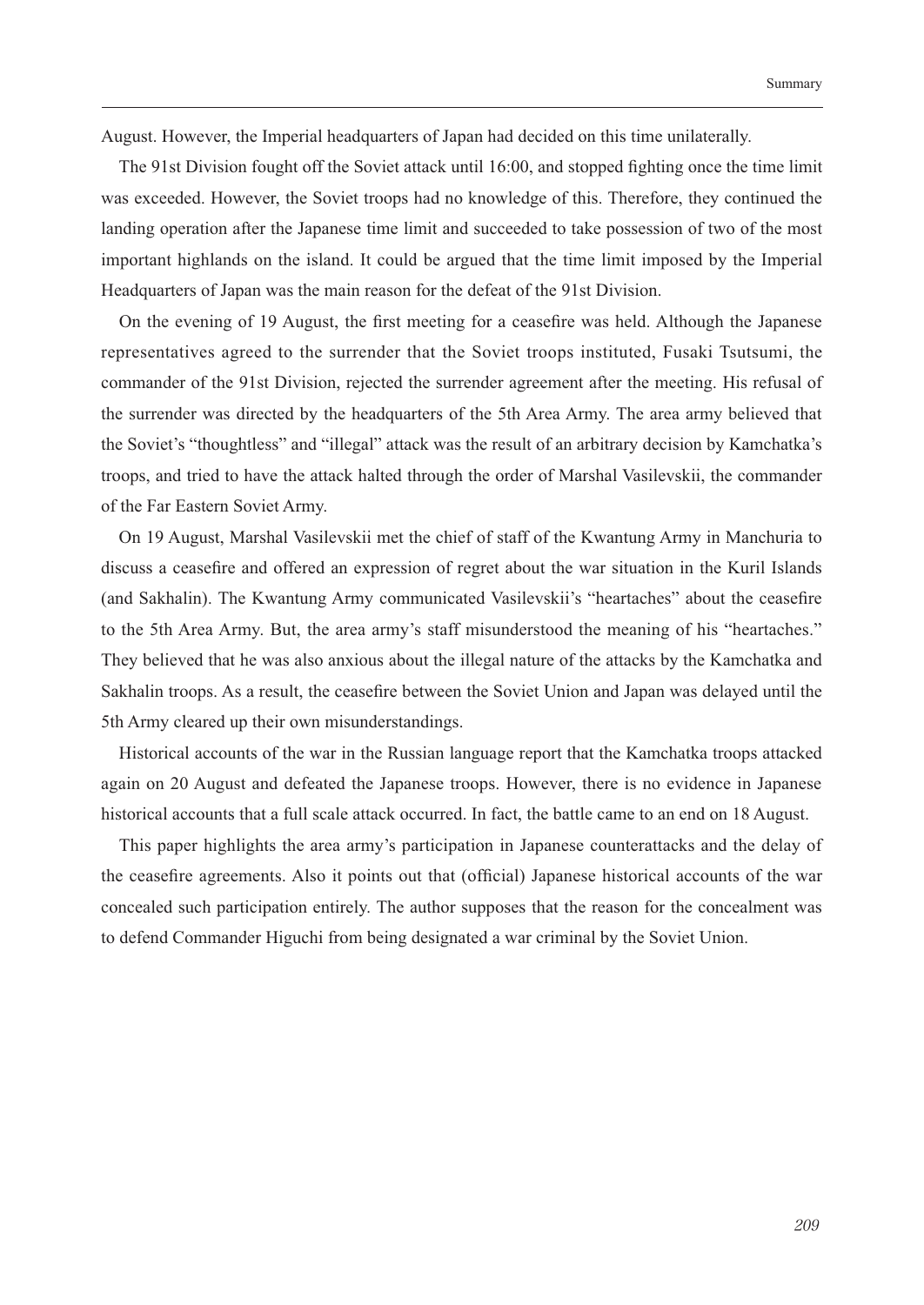# The Representation of the Volga in the Nineteenth Century Russian Literature: with Special Attention to Apollon Grigor'ev's "Upward the Volga"

#### **MOCHIZUKI Tetsuo**

Through the history of literary representation of the Volga we can trace a genealogy of a fixed image "the Volga as a border." In the geopolitical sense the Volga is really an inland border, which divides (and unites) the European and Asiatic parts of the great empire. At the same time it is a border zone, where various ethnicities, cultures and confessional groups (including Muslims, Buddhists, Old believers, Protestants) have confronted and coexisted with each other. Usually the right bank and left bank of the river represent quite different worlds in terms of landscape, lifestyles and occupations of the inhabitants. To go across the Volga as well as to go down (or up) the river is a trans-cultural or trans-historical experience, which will influence one's own cultural identity.

Our paper aims at characterizing the specific features of the literary representation of "the Volga as a border" in the mid-nineteenth century. The main subject of our examination is Apollon Grigor'ev's poem "Upward the Volga" (1862), in which the poet, critic and theorist of the *pochvennichestvo* (native soil conservatism) describes a farewell to his last love (an ex-prostitute of St. Petersburg) against the background of his own sentimental journey to and from Orenburg, the Empire's forward base in Central Asia.

The major topics of our discussion are as follows:

- 1) How the river reflects various aspects of the poet's last love (instable, impulsive, irrational, sacred, vulgar, pure, immoral, severe, instinctive, fateful, unrestrained moments).
- 2) How the river represents the geographic-spatial border between Europe and Asia, civilization and wildness and so on.
- 3) How the river represents the mental-psychological border between spirit and body, pure love and carnal desires, commitment and neglect, seriousness and self-indulgence, soberness and drunkenness, and so on.
- 4) How the poet fails to go across the border in the direction of civilization and sober life, and how he, after all, remains on the borderland, in-between these opposing worlds.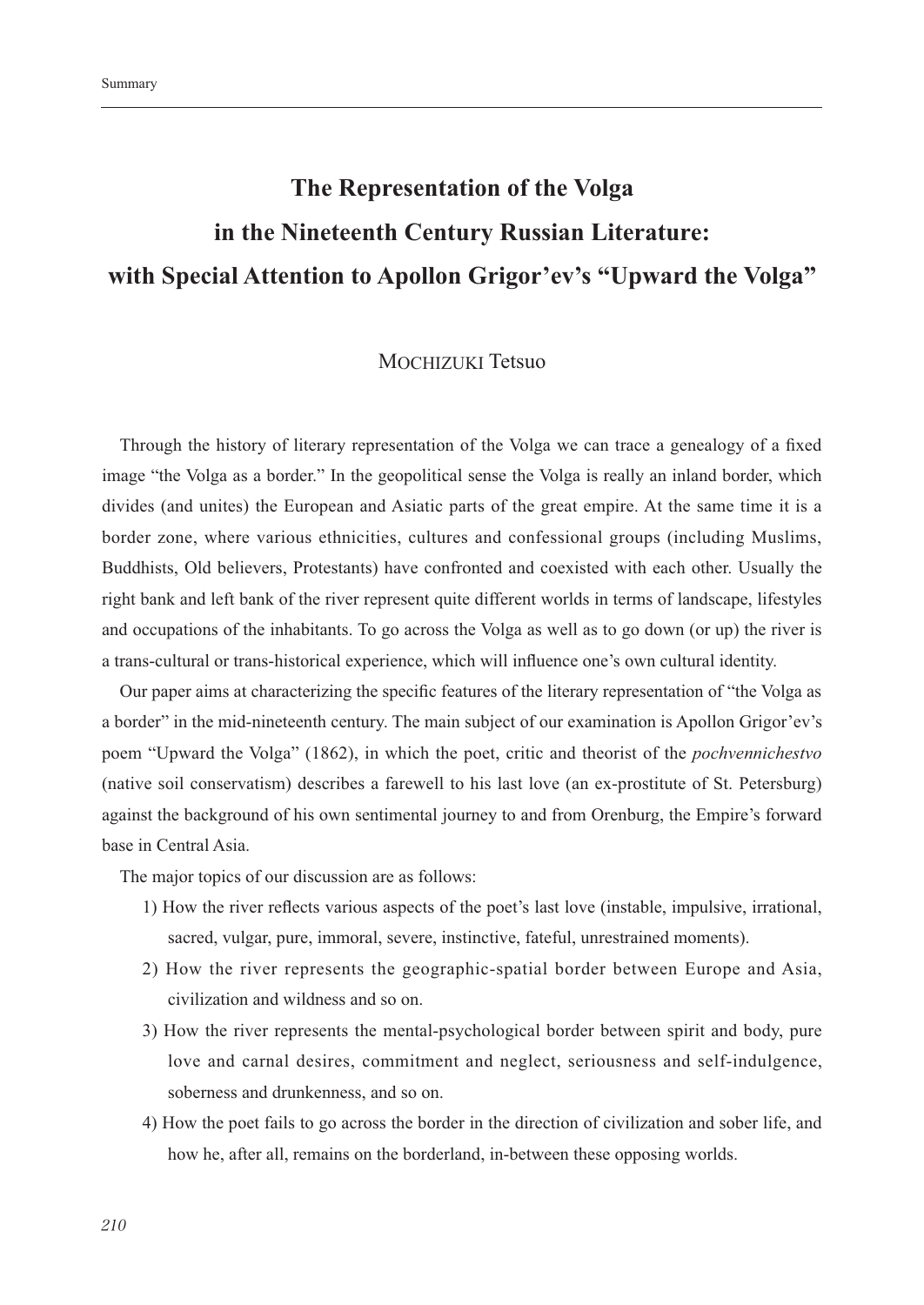5) How, in total, Grigor'ev's Volga represents Russia itself by its intermediate socio-cultural location between Europe and Asia.

The article also briefly sketches the functional change in the Volga's image in Russian literature from the odic genre in the eighteenth century through to the romantic-realist genres of the midnineteenth century. This is done by way of comparison between Nikolai Karamzin's "The Volga" (1793) and Nikolai Nekrasov's "On the Volga" (1860).

# Denmark and the Issue of Sovereignty over the Arctic: about Diplomatic Leadership Based on "Geographic Neutrality"

### **TAKAHASHI Minori**

In recent years the Arctic Ocean has turned into a place of international contention. At the root of this struggle for interests lie attempts to obtain sovereignty rights over its underground mineral resources which are said to amount up to 22% of all undiscovered subterranean resources in the world, as well as the Northwest Passage and the Northwest Sea Route, which possess great commercial potential. The sovereignty problem is based on the following question: To which countries does the topographically complex continental shelf in this maritime area belong? The countries that are in geographical proximity to the Arctic Ocean are Russia, Canada, Norway, the U.S., and Denmark's self-governing territory of Greenland. The opinions of these countries differ in terms of what legal framework to apply and how to deal with the issue of jurisdiction over the continental shelf

Especially noteworthy is the diplomatic leadership of Denmark, which is one of the interested parties in the Arctic dispute. As the issue of sovereignty over the Arctic began to capture the attention of not only the government but also the people, Denmark took a step towards solving this problem by exercising its leadership through organizing the Arctic Ocean Conference (Polarhavskonference) in May 2008, which was attended by the five coastal states and areas. Prior to this conference, Denmark also initiated the "Greenland Dialogue" (Grønlandsdialogen), which is a series of informal cabinet-level talks that have been held once a year since 2005 in different parts of the world, on the consequences of climate change. The goal of the talks is to protect the Arctic Ocean environment and the livelihood of the people in the region from the effects of climate change.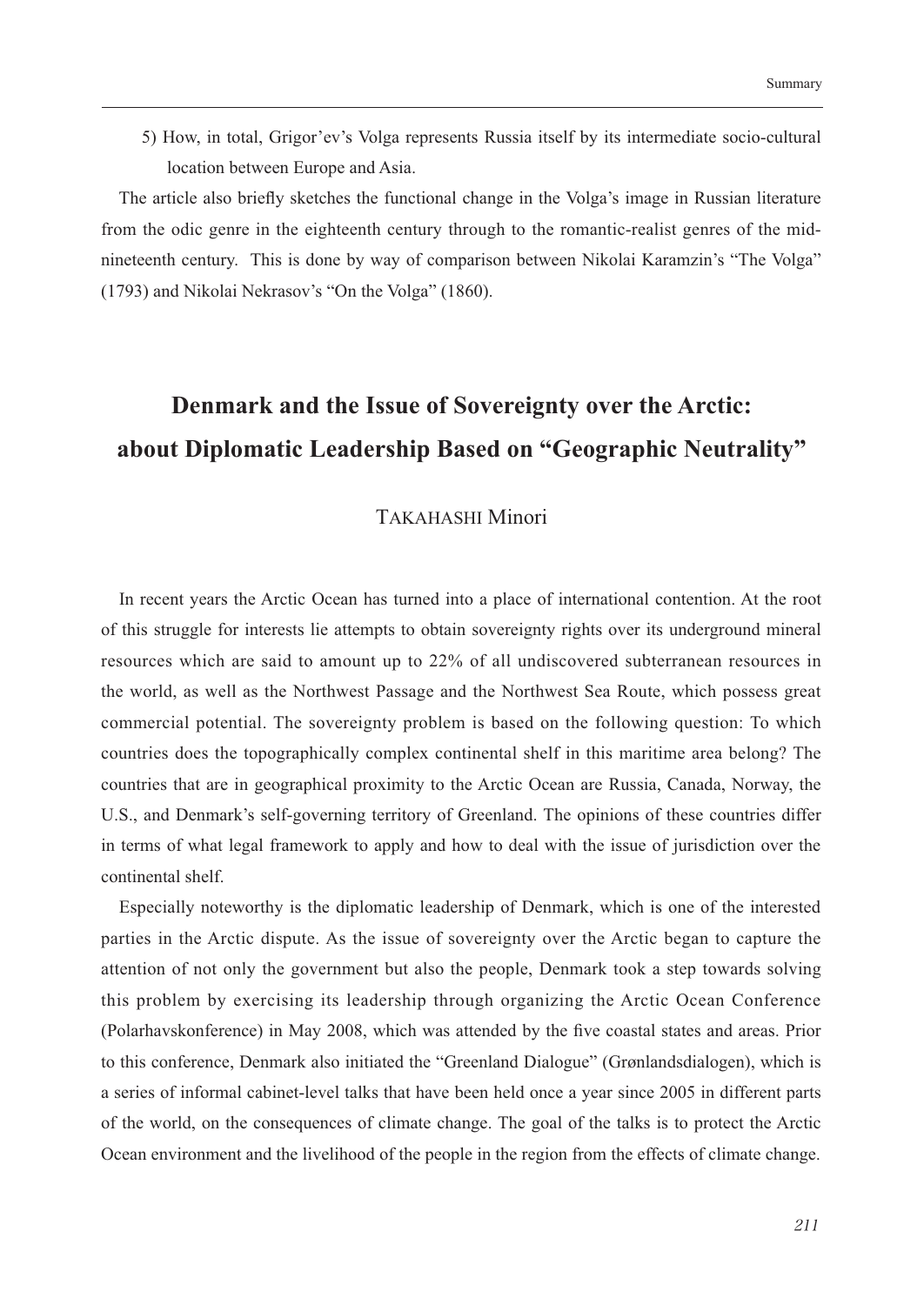This dialogue is regarded as a cornerstone of Danish "climate diplomacy" (klimadiplomatiet).

Through the Arctic Ocean Conference and the Greenland Dialogue, Denmark formulated the Ilulissat Declaration (Ilulissat-erklæringen), which serves as a guideline for achieving a solution to the dispute over the Arctic. This series of actions has become known as the Ilulissat Initiative (Ilulissat Initiative). The diplomatic leadership displayed by Denmark is influencing, to a great extent, the establishment of order in the Arctic maritime area, where relations regarding sovereignty rights are unclear.

Why then was Denmark able to assume a leadership role? In other words, why has Denmark's interest in the Arctic, exhibited in the realization of the Greenland Dialogue, the organization of the Arctic Ocean Conference, and the resulting Ilulissat Declaration, been displayed in the form of diplomatic leadership, and has even borne certain fruits? In order to answer this question, this paper uses the term "geographic neutrality" to describe the unique positionality of Denmark (Danmarks forhandlingsposition), in that it is the only actor that is not itself in geographic proximity to the Arctic Ocean.

The term "geographic neutrality" is, therefore, used here to mean that Denmark itself is the only country that is not a coastal state (grænsestat), i.e. the only actor that is not in close geographical proximity to the Arctic Ocean. Thanks to this, Denmark is able to be involved in the Arctic issue from a position that is slightly more detached in comparison with the nations that are in close geographical proximity to the Arctic Ocean and are literally coastal states. Needless to say, this is due to the fact that Denmark's interest in the region springs from its possession of Greenland, and it is through this territory that Denmark is an interested party in the dispute and yet is able to exercise its influence from a slightly detached position.

Therefore, the word "neutrality" in the term "geographic neutrality" is not used here in the literal sense of "neutrality as a diplomatic stance based on maintaining neutral policies." As Denmark obviously possesses the right of a party involved, it is not, strictly speaking, in a neutral position. The expression "neutrality" here refers to the neutrality that stems from the fact that Greenland, a coastal area of the Arctic Ocean, is Denmark's self-governing territory and that Denmark is the only actor that is geographically distant from the Arctic Ocean, or in other words, does not itself possess geographical proximity to it. Denmark, while having a strong interest in the sovereignty issue surrounding the Arctic, is on the one hand exercising sovereignty over Greenland and, on the other, exhibiting diplomatic leadership by effectively using "geographic neutrality" derived from its geographically distant location/ non-proximity, and by decisively emphasising its position as an outsider.

As demonstrated by the organization of the Arctic Ocean Conference, the Ilulissat Declaration,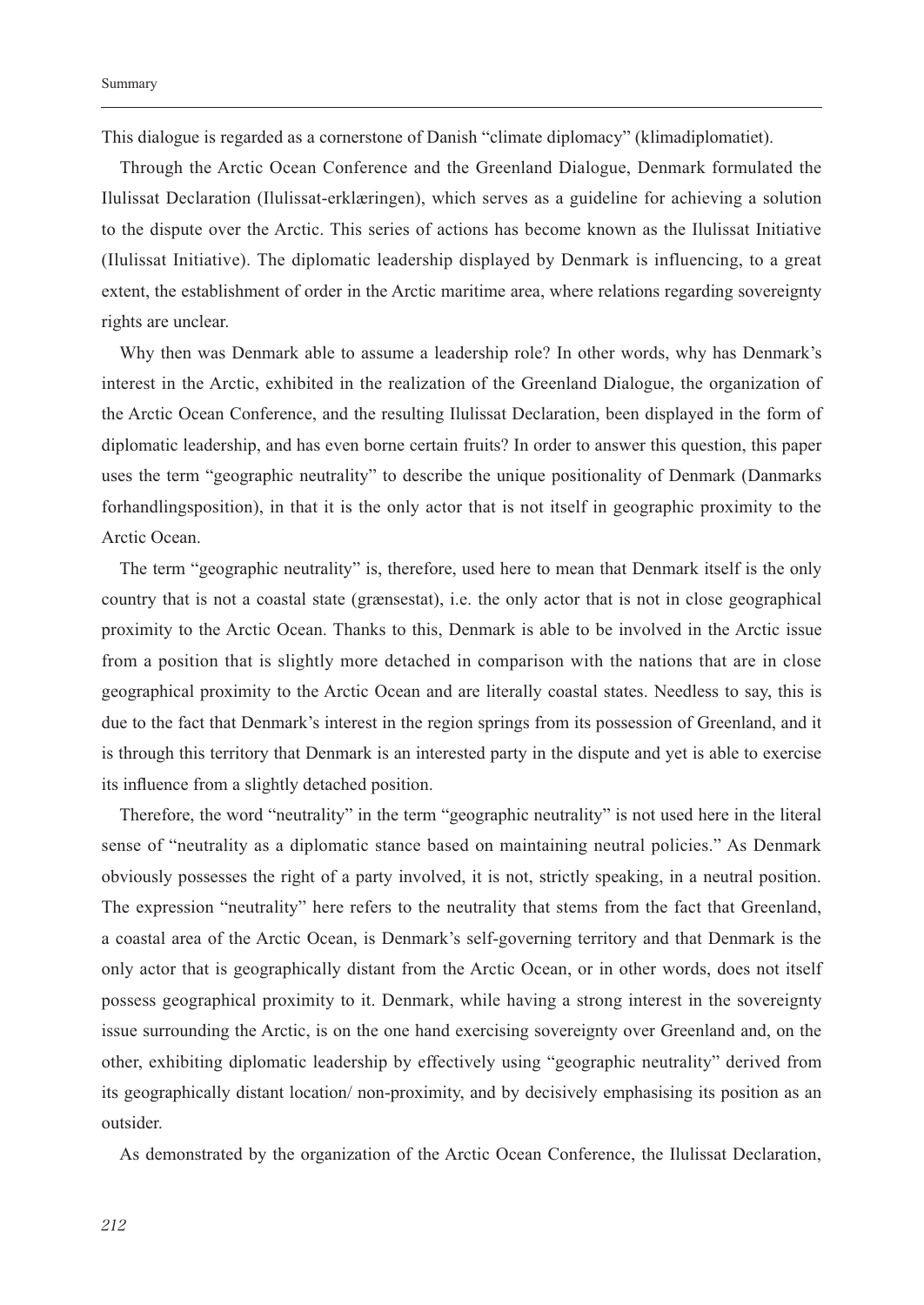and the Greenland Dialogue, Denmark is today exercising effective leadership supported by its "geographic neutrality" and aimed at achieving a peaceful resolution to the problem of the authority who draws the borders in the Arctic Ocean, the main cause of the dispute in this maritime area. This paper poses the question: What strategies can Denmark use to address the sovereignty dispute over the Arctic? In answering this question, the paper sheds light on the huge impact Denmark's commitment to the Arctic issue has had on the structure of the confrontation over borders in the Arctic maritime area, and by examining Denmark's leadership in relation to the Arctic dispute, focuses attention on the role of the "leading actor behind the scenes" that a "small country" like Denmark plays in the sovereignty dispute over the Arctic, without resorting to power games such as those played by the U.S. and Russia.

# The Post 9/11 Canada-U.S. Border, a New Border? a Canadian Perspective

### **Emmanuel BRUNET-JAILLY**

Canada and the United States form a highly integrated economic region as evidenced by the fact that, since the signing of the North American Free Trade Agreement in 1994, economic integration has progressed faster than economic growth. In the 1990s, scholarly arguments suggested that the primary characteristic of the Canadian-U.S. border, borderlands and border urban regions was that it provided an environment facilitating the seamless flow of goods and capital; that it was a border increasingly transparent to trade. But since 9/11 it seems that border has hardened, and some have argued that securitization has had a huge impact on trade and is now seeping through and influencing all policy arenas that are concerned with and establish borderland policies. This paper is a review of these questions and presents current evidence that challenge the perception that the Canada-U.S. border in 2011 has hardened.

Indeed, following 9/11 both Canada and the U.S. have engaged in discussions over their friendship and the nature of their relations; economic integration and interdependence was at the forefront of those debates. In the U.S. most discussions have been focused on the nature of security on their northern border, while in Canada issues of economic integration also raise questions of sovereignty. While these discussions are necessary and ongoing, they do guide the type of policy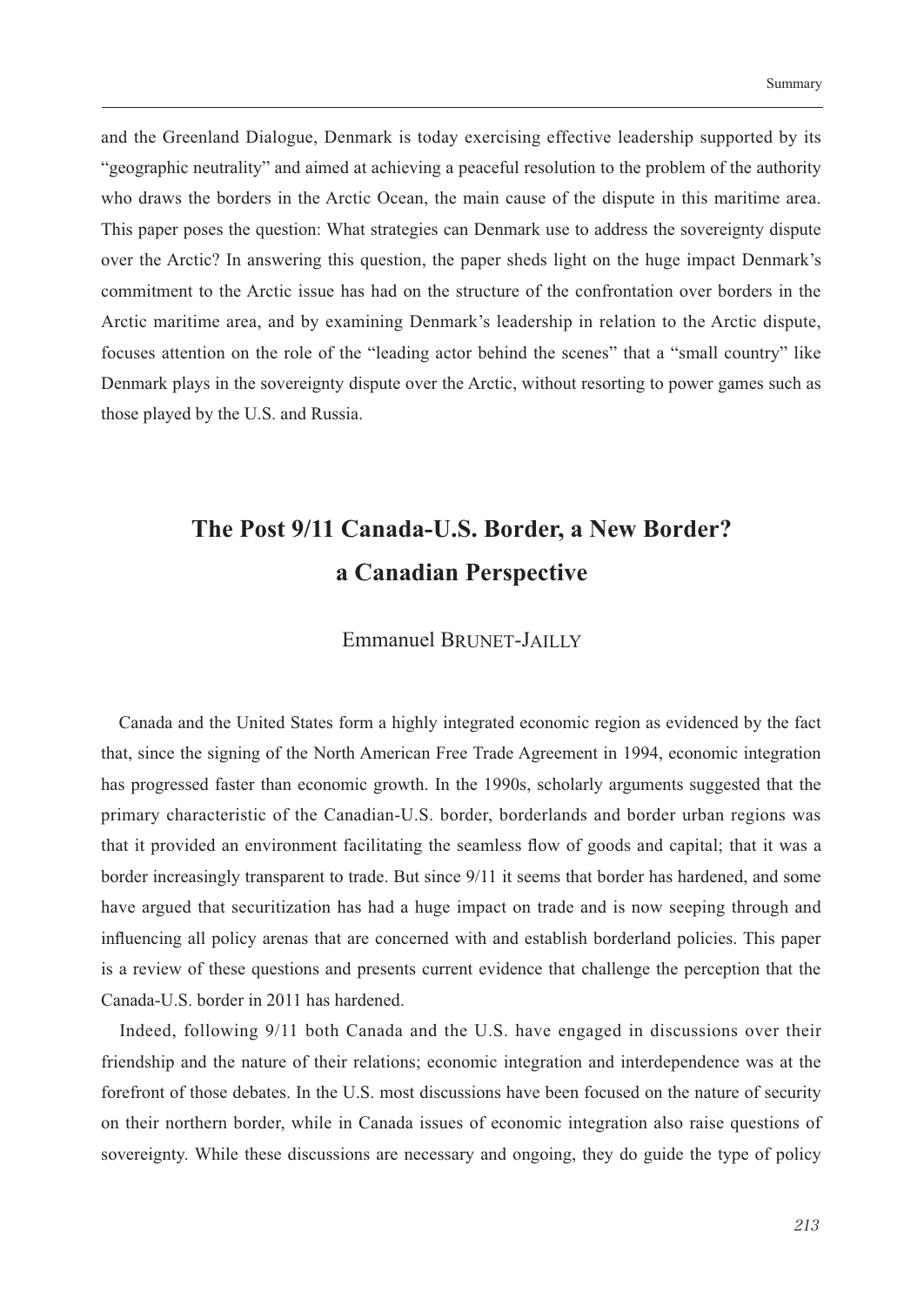answers implemented by the U.S. and Canada, which are found to be in-line with what they have successfully implemented for well over a century. These are functionally focused policies that address narrowly defined issues, and are developed and implemented with limited government-like institutions of coordination. Indeed, when security issues are at stake the traditional North American community is solely constituted by Canada and the United States, and the exemplary institutional model is NORAD. It is focused on and limited to air security, and seems to be the model for the current border security system. Yet these organizational changes also necessitated budget increases, which in turn impacted the funding structure of those policies; Federal agencies on both sides of the border share the cost of security measures with provinces/states and local governments.

All in all, prior to 9/11 the border was not as seamless a border as was generally assumed but on the U.S. side it was understaffed, and overburdened by increasing trade activities. Post 9/11, and, before the signature of the Smart Border Agreement, the border stopped functioning for a few weeks. Once the Smart Border Agreement was implemented the border became very efficient, while trade remained stable or dropped, and, in particular during the 2008 economic crisis, economic integration increased and the cost of border crossings decreased significantly. In other words, post 9/11 border security policies became much more effective, and in fact, reduced freight cost across the boundary line.

In the end, these border security policies are typical of the specific and functionally focused approaches found in all agreements between Canada and the United States since the beginning of the last century, where function does not spill over into overlapping policy arenas. These state policies that are steeped in sovereignty issues and where the fundamental principles established by Westphalia are not in question. Security policies are thus visible and target specific functions necessary to trade. Indeed, Canada-U.S. agreements are focused on tackling security matters from the narrower perspective of potential terrorist threats, and where security is not broadly understood as potentially multi-sectoral but instead as primarily associated with criminal activities. These are policies that need political visibility but whose effectiveness is continuously in question. The recent Washington Agreement will not change these fundamental assumptions even if it is premised on the creation and implementation of a secured perimeter around Canada and the U.S.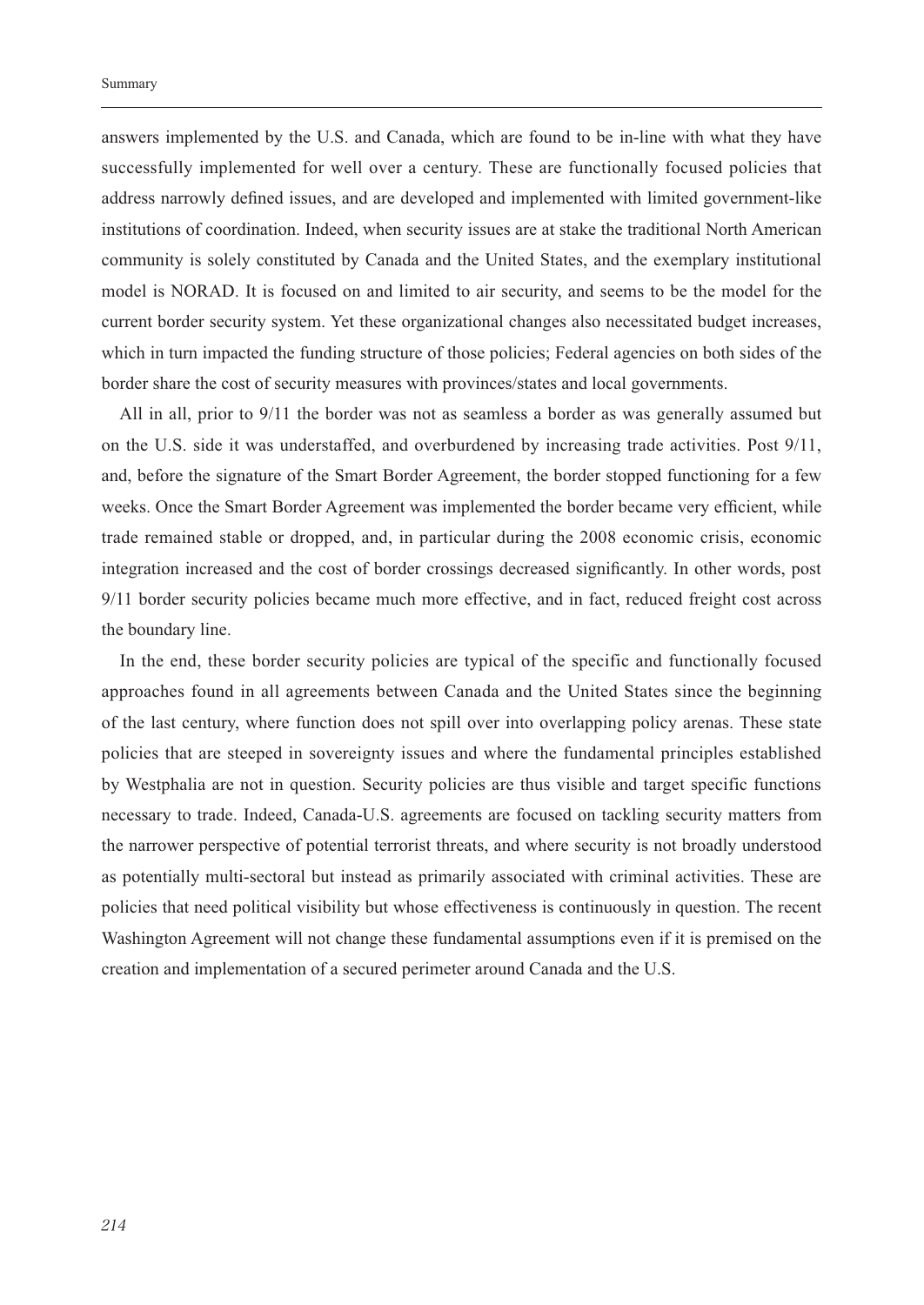# **Between Debordering and Rebordering Europe: Cross-Border Cooperation in the Øresund Region or** the Danish-Swedish Border Region

### **Carsten YNDIGEGN**

The paper analyses the cooperation between authorities, public institutions and private companies in the Swedish and Danish part of the Øresund region, and it shows how cross-border cooperation is an example of the political intention of debordering Europe.

The Øresund region comprises the eastern part of Denmark and the south-western part of Sweden, two countries in Scandinavia in the northern part of Europe. The region got its name from the narrow body of water, the Øresund, a sound that divides the two countries. Major cities in the region include the Danish capital, Copenhagen, and the third largest Swedish city, Malmö.

The paper establishes a theoretical framework for understanding the aims of cross-border cooperation. European history is the history of bordering though warfare. Bordering processes have shown their negative consequences throughout history, but since the formation of the European Communities in 1957, a debordering of Europe has been high on the agenda. The EU has made it possible to settle, work and study in other EU countries, and the Schengen agreement led to the removal of visual border control. Through exchange programs and extensive cross-border cooperation along all internal EU borders, citizens participate in removing mental borders as well.

Cross-border cooperation has gradually developed in Europe. The first Euroregion was founded in 1958 as a Dutch-German initiative. Since 1989, the EU has funded the Interreg programmes. Currently, Interreg IVA has a total budget of 7.8 billion Euros (2006 prices).

This paper describes how a long-term vision to integrate the Øresund region became possible with the decision to build the Øresund Bridge. When it opened in 2000, the bridge initiated an integration process. Today, 72,000 people cross the bridge every day as commuters, shoppers, and tourists.

Cross-border cooperation was prepared before the bridge opened. The Øresund Committee was established in 1993 by the mayors of Malmö and Copenhagen, and used Interreg to support integration. Several hundreds projects have been carried out in the areas of leisure and sports, education and culture. The paper concentrates on two major initiatives, the development of an industrial life science cluster and the development of the Øresund science region.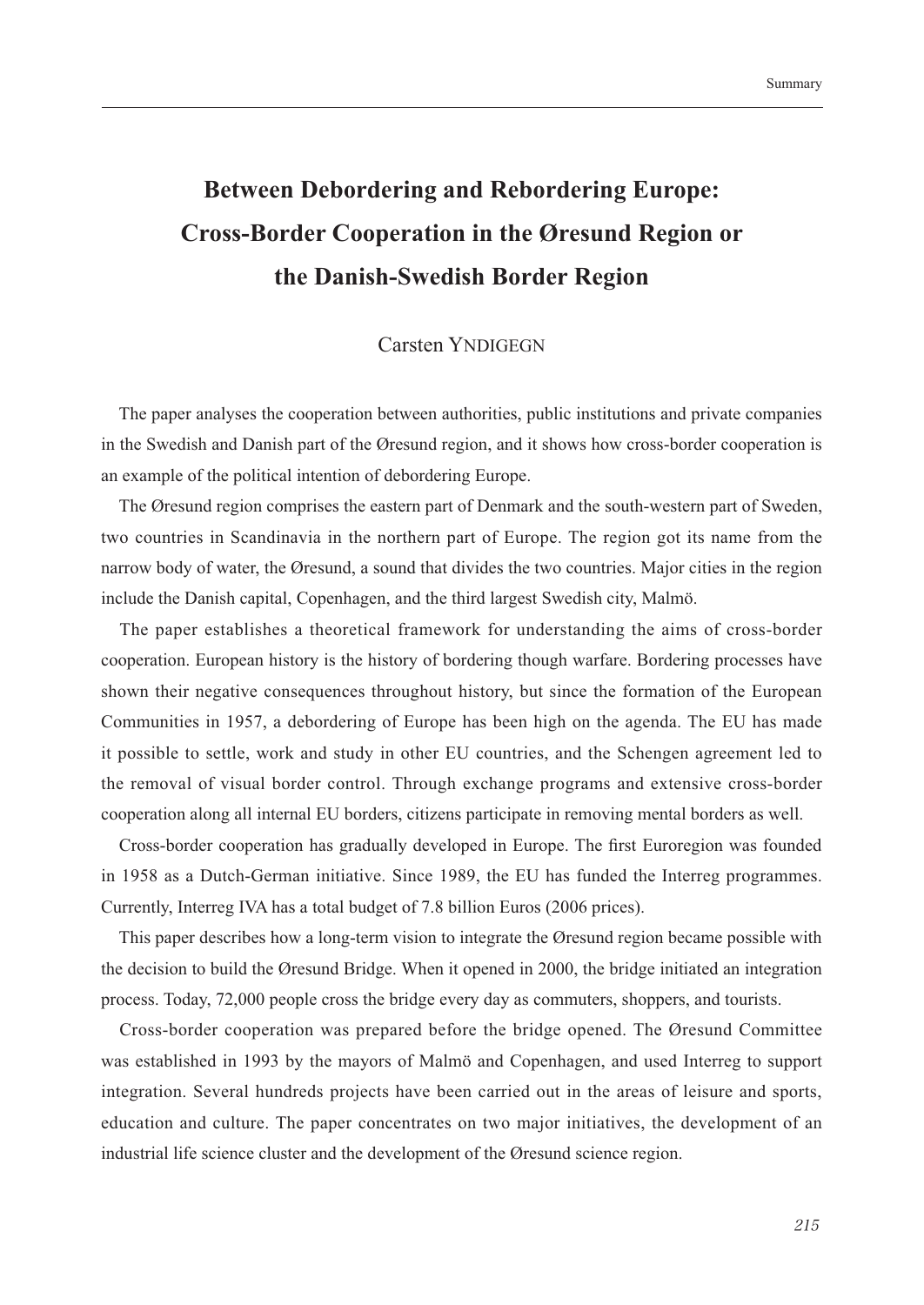Medicon Valley is a European life science cluster that spans the extended cross-border region of Øresund. It started as an EU funded Interreg project in 1996, but after three years it continued without funding. Today, it has almost 300 members that represent the full life science value chain in Medicon Valley. Although Medicon Valley developed out of already existing biotech firms in the region, the major drivers have developed or attracted suppliers, produced spin-off companies, and established R&D units and promoted cooperation with research institutions.

The Øresund University was established as an umbrella organization for cooperation between 14 full faculty universities, specialized universities, and university colleges in the cross-border region. Together, the participating institutions host 165,000 students, 6,000 PhD students, and 10,000 researchers.

The cross-border university and regional scientific cooperation has been evaluated by OECD, the Organization for Economic Co-operation and Development with a successful outcome.

One of the results of university cooperation, the web portal Oresund.org – promoted under the label Øresund Campus – has the aim of enhancing free study mobility for students in the region.

The paper concludes that although there is evidence that the Øresund Bridge and cross-border cooperation have knitted the region more closely together, it is still too early to conclude that the increased interaction across the border has contributed to the development of a common identity. Much has been accomplished, but there is still some way to go before the differences created by the border can be reconciled.

# Red Sludge Spill in Ajka, Hungary in 2010: Disputes on the Dual Criteria of Waste Management between the EU and Hungary

### **IEDA** Osamu

The oil spill accident in the Gulf of Mexico might be remembered worldwide as the most serious environmental accident of 2010. In contrast, the red sludge spill in Ajka, a small town in western Hungary, almost went unnoticed in the international mass media. The physical magnitude was, however, similar in both catastrophes: 800,000 m<sup>3</sup> of oil mud spewed out for three months, and eleven people were killed in the Gulf of Mexico; in Ajka, at least,  $700,000 \text{ m}^3$  of red sludge,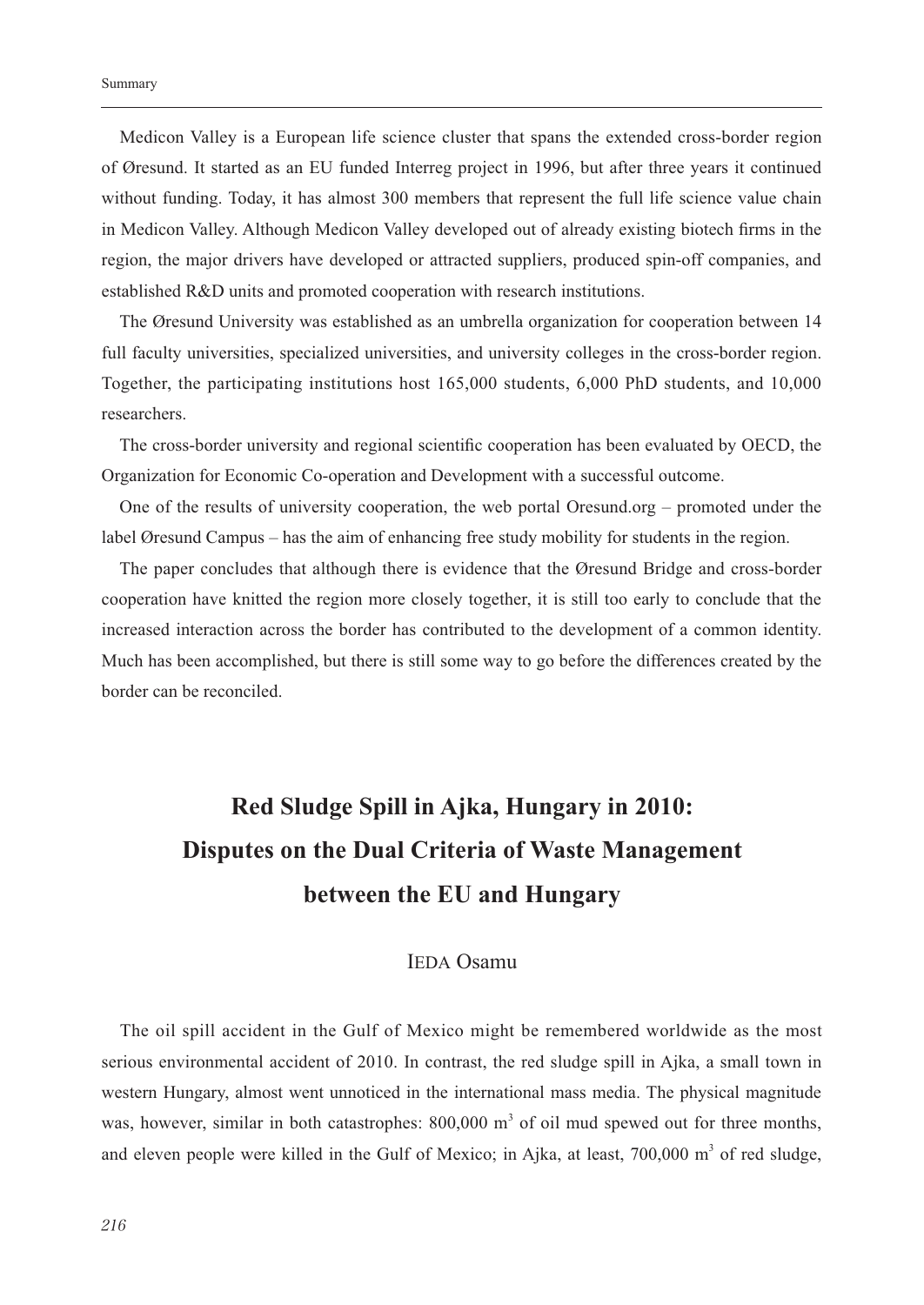hazardous waste from the alumina industry, ran over the wall of the waste reservoir, and ten people were killed. Locally the red sludge spill caused long term damages on the environment and the society, as well. Beyond its long-lasting recovery and compensation process, the accident in Ajka became a hot international issue in the European arena beyond the Hungarian borders, when the CEO of the Hungarian alumina company, which was responsible for the spill accident, said that the red sludge was not hazardous according to the EU criteria in spite of the huge damages already caused by the red sludge flood.

A majority of the former socialist countries in Eastern Europe became member states of the EU in 2004 and 2007, accepting the Aquires Communotaire, the European standards and conditions in almost all fields of life, according to which member states and its peoples have to follow. The Aquires include many legal norms relating to environmental policy, though the East European countries required a moratorium on the implementation of some Aquires concerning environmental policy, when they gained full-membership in 2004 and 2007. Thus we may expect that the EU should have much more severe criteria in the field of environment than the East European countries. The Ajka accident, however, shows that in reality this is not always the case, and the above mentioned CEO's comment provides good evidence for this case. Eventually, in 2000, Hungary had already established an act on waste management, which was very comprehensive and strict enough to qualify the red sludge as hazardous. What made the situation complicated is the Hungary's EU membership in 2004, when Hungary accepted the EU norms of waste management, as well as other norms.

Hungarian specialists, including academics, at last after heated discussions, concluded that the red sludge was indeed hazardous in spite of EU norms, based on the Hungarian act of 2000. The Hungarian government, the Orban's Fidesz cabinet, accepted this conclusion, and Fidesz representatives raised the issue with the EU Parliament.

The Ajka accident thus developed from a local issue to a European one, and potentially suggests the issue will become a global one, because the red sludge has been one of the most serious issues in the ratification process for the new London Convention on the dumping of waste at sea. Japan is one of the parties insisting that red sludge is not hazardous. The red sludge issue is all the more pertinent for Japan, because the Asia Pacific Partnership on Clean Energy and Environment, which counts Japan as a member, has so far qualified red sludge as dangerous.

The paper examines these topics, and proposes some further issues concerning the future management of red sludge.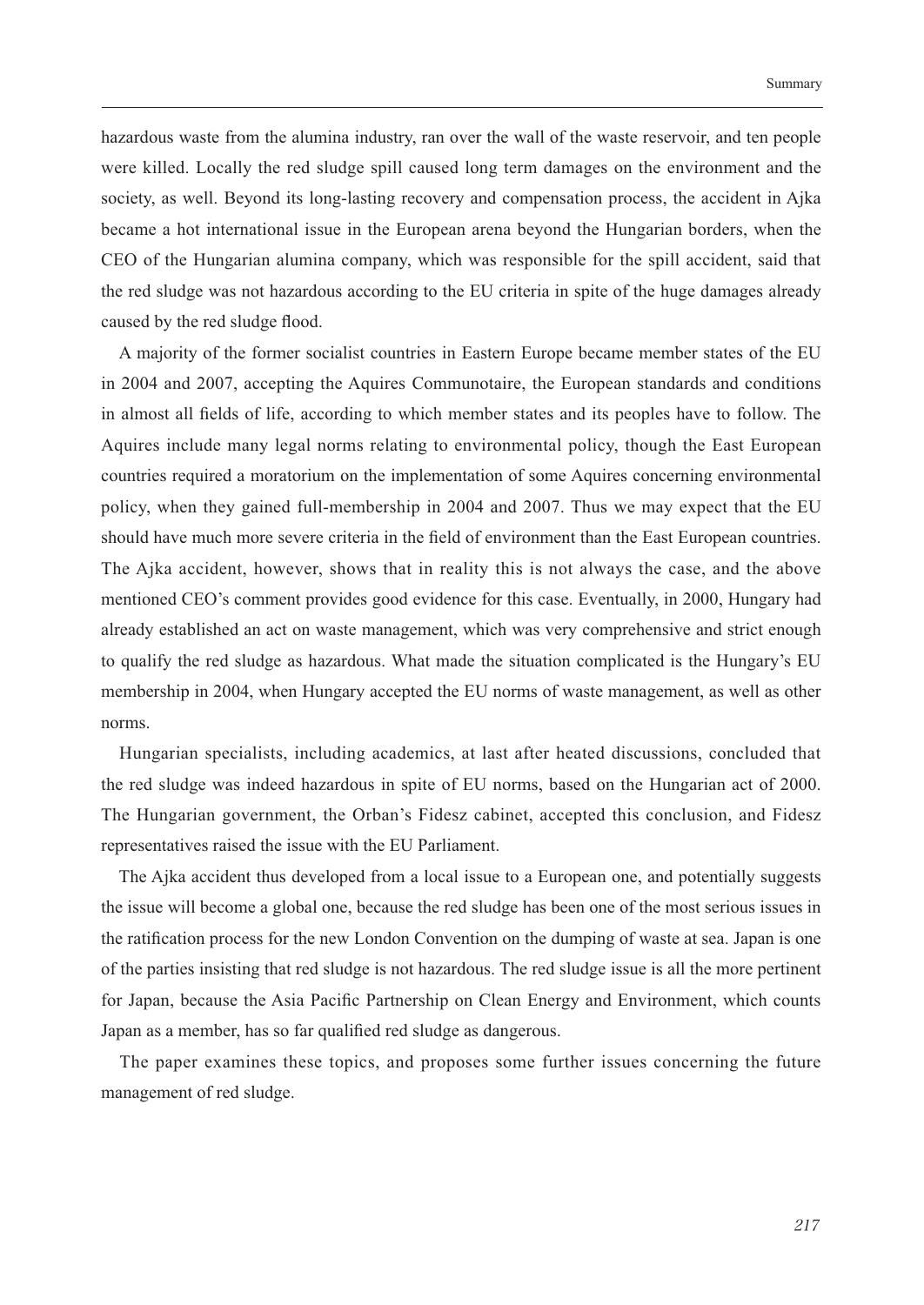## Seeker after the Promised Land: Apolinary Hartglas, 1883-1953

### MIYAZAKI Haruka

After the collapse of the Soviet Union in 1991, people have tried to restore their identity in the former Eastern Europe. History is one of the largest and richest sources of materials for the reconstruction of identity. This is why a considerable number of studies have been conducted on national history during the past twenty years. A biography of Iwan Franco, written by Jarosław Hrycak, is a recent example.

Hrycak's work explored identity from a micro-historical point of view. But at the same time, Hrycak tried to show the history of Ukraine as a history of a multi-cultural region (Galicja) through the eyes of Iwan Franko. Maybe this is why his monograph is so popular and at the same time so controversial. From the life of only one person, we can make hundreds of identity models: from a stereotypical view, to a fresh interpretation.

However, in most cases, biographies of "national heroes" are easily connected to so-called national history narratives. In the "national history" narratives, generally, identity has been recognized as something constant. On the other hand, relatively little attention has been given to the processes of creating national identity. Adam Michnik pointed out this problem in the preface of Hrycak's monograph. According to Michnik, we normally believe that Iwan Franco was an Ukrainian nationalist. However, this was only a small part of his life. Actually, Franco was active as an Ukrainian nationalist only in the second part of his life, so people could call him a socialist, a feminist, or even an atheist. Of course, it depends on the period. However, in most cases, his whole life has been described as the life of a nationalist.

We find a similar situation in Polish historiography. Especially in the nineteenth century, political activists frequently changed their ideology or membership – we know a lot about such things. Even so, when we talk about them, we tend to describe the person in question as a socialist or a nationalist or a Zionist from Poland, and so on. By simplifying a person's identity, we may overlook some important details of their life and thoughts.

This paper adopts a micro-historical approach. This biographical research tries to examine one of the processes of creating identities. The purpose of this paper is to show how national identity is unstable and changeable. Here I focus on one person, Apolinary Hartglas, who was known as